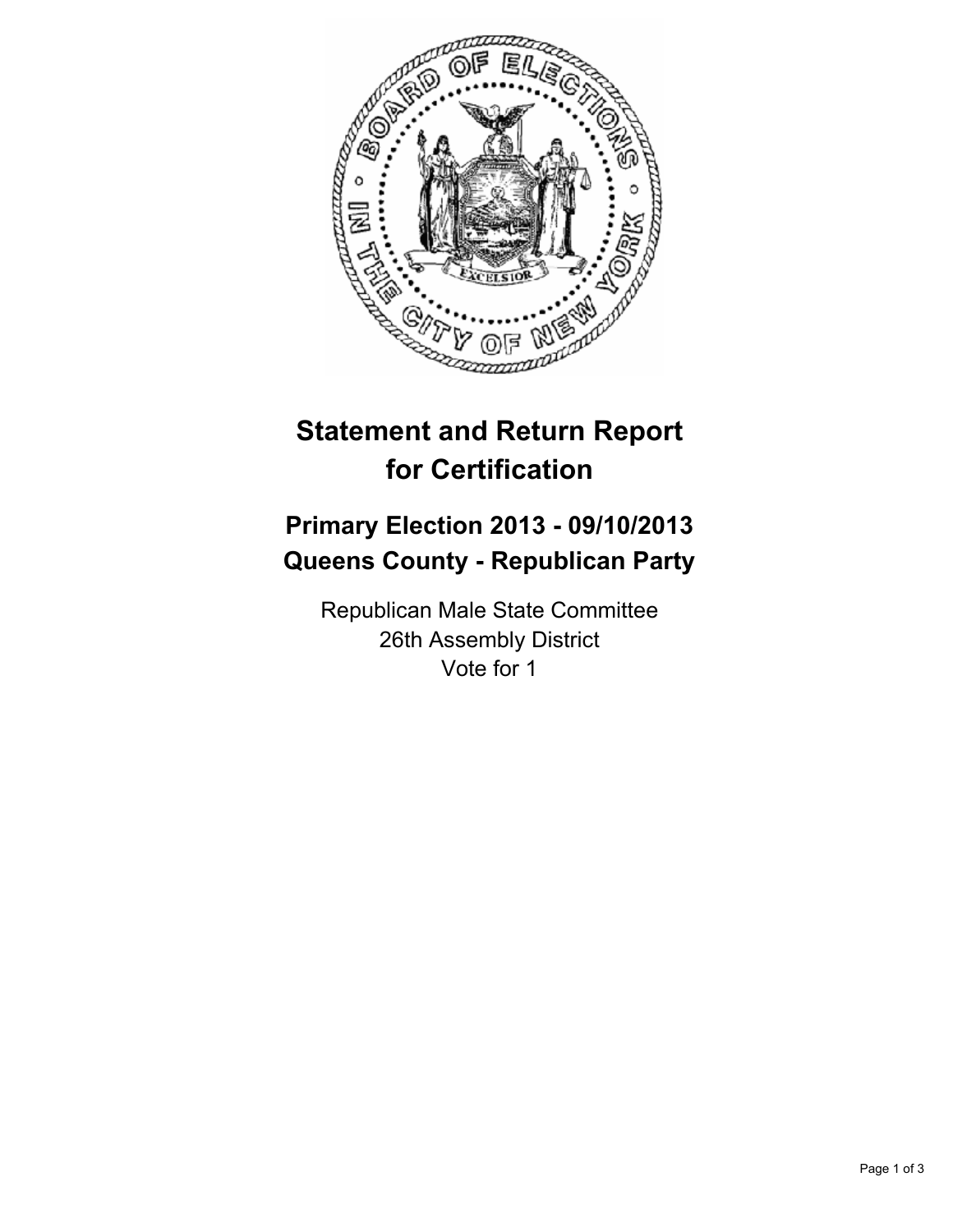

## **Assembly District 26**

| <b>Total Votes</b>   | 1.932 |
|----------------------|-------|
| <b>PHILIP RAGUSA</b> | 1,136 |
| SALVATORE BACARELLA  | 796   |
| <b>AFFIDAVIT</b>     |       |
| SPECIAL PRESIDENTIAL | 0     |
| <b>FEDERAL</b>       | 0     |
| ABSENTEE/MILITARY    | 120   |
| <b>EMERGENCY</b>     | 9     |